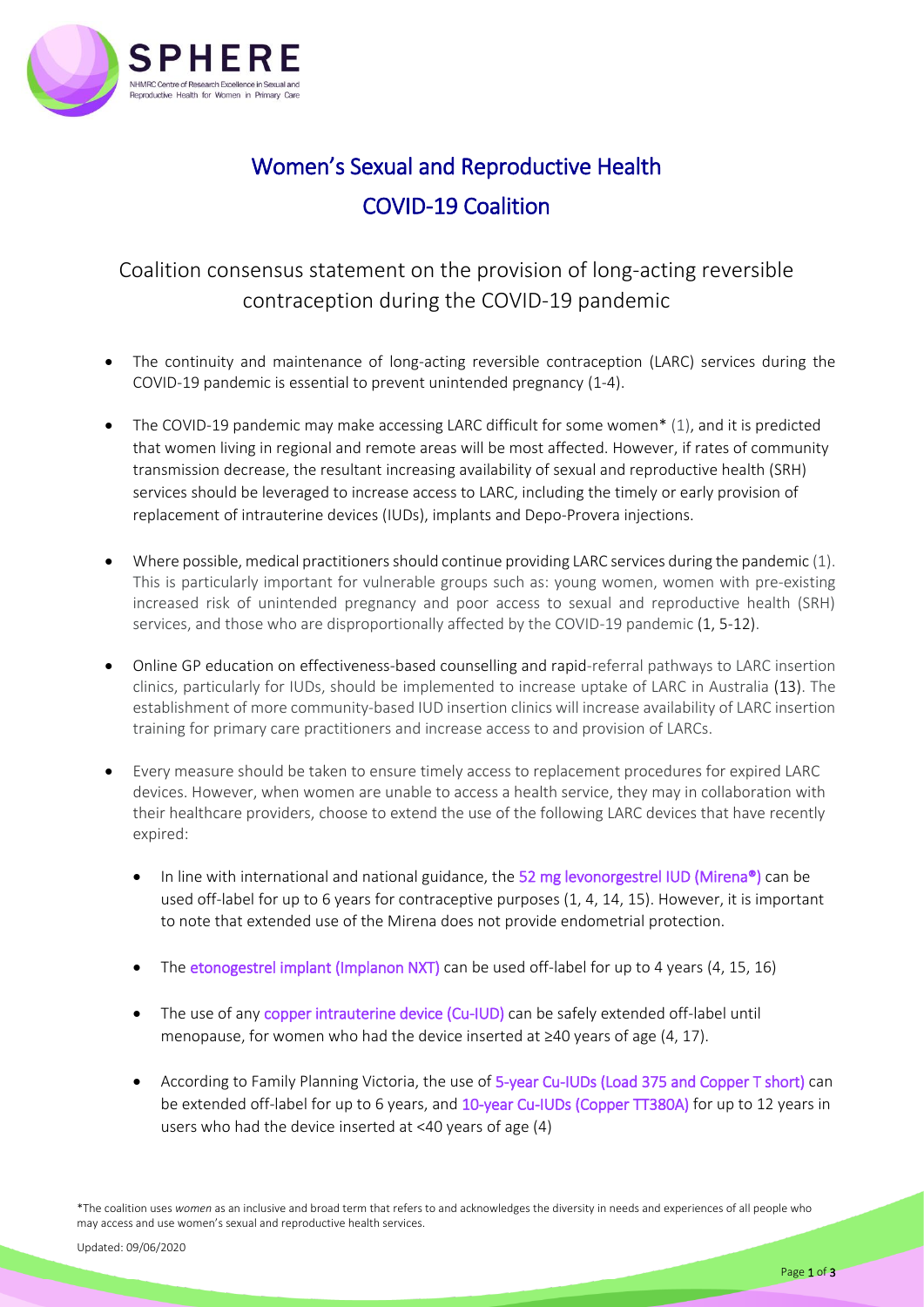- The use of the 19.5 mg LNG IUD (Kyleena) beyond 5 years is not effective for preventing pregnancy (4, 14, 15, 18, 19).
- Immediate postpartum LARC should be offered as an effective option to prevent unintended and short-interval pregnancy (20). The convenience, effectiveness and benefits of postpartum LARC should be discussed during pregnancy, and systems should be in place to ensure that if immediate postpartum placement was not undertaken, women desiring LARC have their preferred device inserted during the nearest postpartum visit (20).
- If the provision of LARC is not possible, access to alternative contraceptive methods is essential, inclusive of short-acting and permanent methods (e.g. vasectomy).
- Healthcare workers may be exposed to patients who are suspected or confirmed COVID-19 cases (9). In these situations, the Coalition supports the availability and use of personal protective equipment (PPE), including surgical masks (fluid resistant, level 2 or 3) (21), disposable non-sterile gloves and long-sleeved fluid-resistant gowns (22) to protect clinicians during LARC procedures.

## **REFERENCES**

1. The Royal Australian and New Zealand College of Obstetricians and Gynaecologists. COVID-19: Access to reproductive health services: RANZCOG; 2020 [updated 18 April 2020. Available from: [https://ranzcog.edu.au/news/covid-19-access-to-reproductive-health-services.](https://ranzcog.edu.au/news/covid-19-access-to-reproductive-health-services)

2. SHINE SA. LARC ACCESS DURING THE COVID-19 PANDEMIC 2020 [Available from: [https://www.shinesa.org.au/media/2020/04/LARC-COVID-19-Position-Statement.pdf.](https://www.shinesa.org.au/media/2020/04/LARC-COVID-19-Position-Statement.pdf)

3. International Planned Parenthood Federation. IMAP Statementon COVID-19 and Sexual and Reproductive Health and Rights London, UK: IPPF; 2020 [Available from:

[https://www.ippf.org/sites/default/files/2020-04/IMAP Statement -](https://www.ippf.org/sites/default/files/2020-04/IMAP%20Statement%20-%20COVID-19.pdf) COVID-19.pdf.

4. Family Planning Victoria. Position Statement. LARC access during the COVID-19 pandemic 2020 [Available from: [https://www.fpv.org.au/assets/resources/FPV20\\_PositionStatement\\_LARC\\_60420\\_FA.pdf.](https://www.fpv.org.au/assets/resources/FPV20_PositionStatement_LARC_60420_FA.pdf)

5. Rowe H, Holton S, Kirkman M, Bayly C, Jordan L, McNamee K, et al. Prevalence and distribution of unintended pregnancy: the Understanding Fertility Management in Australia National Survey. Australian and New Zealand journal of public health. 2016;40(2):104-9.

6. Australian Institute of Health and Welfare. Teenage mothers in Australia 2015. Canberra: AIHW; 2018.

7. MacLennan L. SA reproductive rights experts worried coronavirus is creating more barriers to abortion. ABC News. 2020.

8. Price E, Sharman LS, Douglas HA, Sheeran N, Dingle GA. Experiences of Reproductive Coercion in Queensland Women. Journal of Interpersonal Violence. 2019:0886260519846851.

9. Black B, McKay G. Covid-19 and reproductive health: What can we learn from previous epidemics?2020 18 April 2020. Available from[: https://blogs.bmj.com/bmj/2020/03/19/covid-19-and](https://blogs.bmj.com/bmj/2020/03/19/covid-19-and-reproductive-health-what-can-we-learn-from-previous-epidemics/)[reproductive-health-what-can-we-learn-from-previous-epidemics/.](https://blogs.bmj.com/bmj/2020/03/19/covid-19-and-reproductive-health-what-can-we-learn-from-previous-epidemics/)

10. James S, Toombs M, Brodribb W. Barriers and enablers to postpartum contraception among Aboriginal Australian women: factors influencing contraceptive decisions. Australian journal of primary health. 2018;24(3):241-7.

11. Bartels L, Anthony T, Fletcher K. Open letter to Australian governments on COVID-19 and the criminal justice system 2020 [Available from[: https://alhr.org.au/wp/wp-content/uploads/2020/03/Open-letter-to-](https://alhr.org.au/wp/wp-content/uploads/2020/03/Open-letter-to-Australian-governments-on-COVID-19-and-the-criminal-justice-system-final-with-signatures.pdf)[Australian-governments-on-COVID-19-and-the-criminal-justice-system-final-with-signatures.pdf.](https://alhr.org.au/wp/wp-content/uploads/2020/03/Open-letter-to-Australian-governments-on-COVID-19-and-the-criminal-justice-system-final-with-signatures.pdf)

12. Sutherland G, Carroll M, Lennox N, Kinner S. Prescribed contraceptives among woman after release from prison. Health Justice. 2015;3:8.

13. Mazza D, Watson CJ, Taft A, Lucke J, McGeechan K, Haas M, et al. Increasing long-acting reversible contraceptives: the Australian Contraceptive ChOice pRoject (ACCORd) cluster randomized trial. American Journal of Obstetrics and Gynecology. 2020;222(4):S921.e1-S.e13.

<sup>\*</sup>The coalition uses *women* as an inclusive and broad term that refers to and acknowledges the diversity in needs and experiences of all people who may access and use women's sexual and reproductive health services.